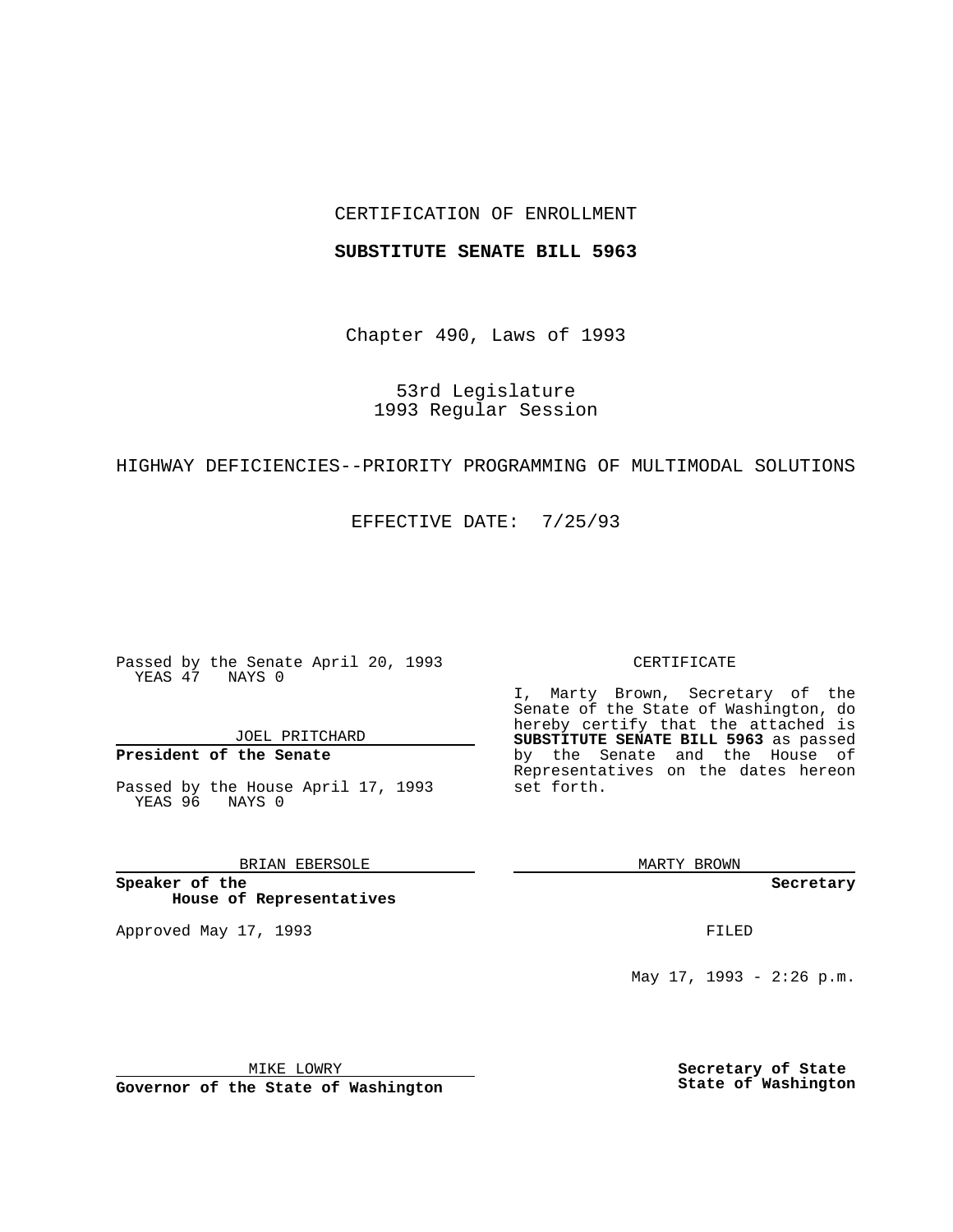# **SUBSTITUTE SENATE BILL 5963** \_\_\_\_\_\_\_\_\_\_\_\_\_\_\_\_\_\_\_\_\_\_\_\_\_\_\_\_\_\_\_\_\_\_\_\_\_\_\_\_\_\_\_\_\_\_\_

\_\_\_\_\_\_\_\_\_\_\_\_\_\_\_\_\_\_\_\_\_\_\_\_\_\_\_\_\_\_\_\_\_\_\_\_\_\_\_\_\_\_\_\_\_\_\_

AS AMENDED BY THE HOUSE

Passed Legislature - 1993 Regular Session

## **State of Washington 53rd Legislature 1993 Regular Session**

**By** Senate Committee on Transportation (originally sponsored by Senators Vognild, Loveland, Newhouse and Nelson; by request of Department of Transportation)

Read first time 04/01/93.

 AN ACT Relating to priority programming of multimodal solutions to address state highway deficiencies; amending RCW 47.05.010, 47.05.021, 47.05.030, 47.05.035, and 47.05.051; adding a new section to chapter 47.05 RCW; and repealing RCW 47.05.040, 47.05.055, 47.05.070, and 47.05.085.

6 BE IT ENACTED BY THE LEGISLATURE OF THE STATE OF WASHINGTON:

7 **Sec. 1.** RCW 47.05.010 and 1969 ex.s. c 39 s 1 are each amended to 8 read as follows:

9 The legislature finds that ((anticipated revenues available for 10 state highways for the foreseeable future will fall substantially short 11 of the amount required to satisfy all of the state highway needs. It 12 is the purpose of this chapter to establish a policy of priority 13 programming for highway development having as its basis the rational 14 selection of projects according to factual need, systematically 15 scheduled to carry out defined objectives within limits of money and 16 manpower, and fixed in advance with reasonable flexibility to meet 17 changed conditions)) solutions to state highway deficiencies have 18 become increasingly complex and diverse and that anticipated 19 transportation revenues will fall substantially short of the amount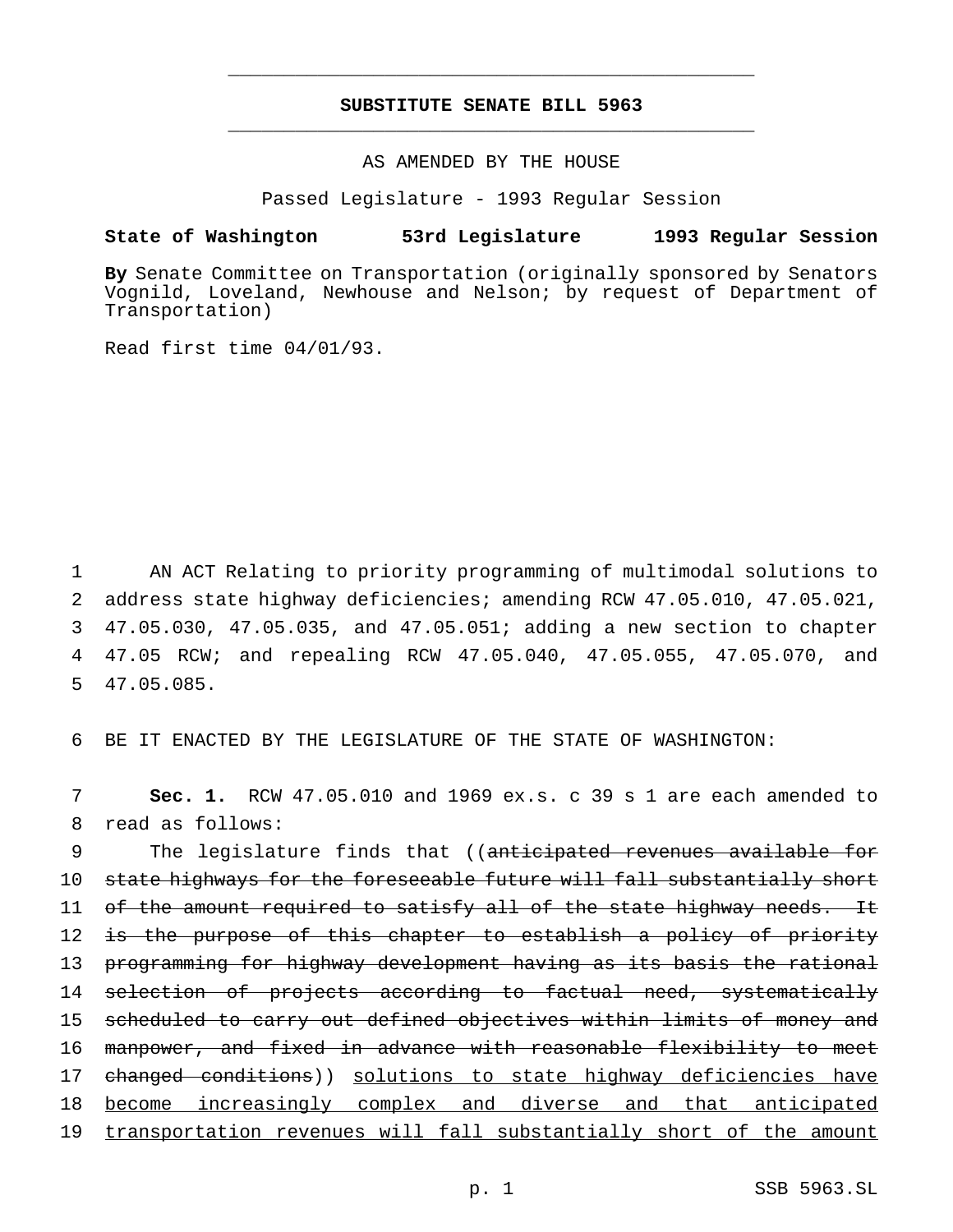1 required to satisfy all transportation needs. Difficult investment trade-offs will be required.

 It is the intent of the legislature that investment of state 4 transportation funds to address deficiencies on the state highway system be based on a policy of priority programming having as its basis the rational selection of projects and services according to factual need and an evaluation of life cycle costs and benefits and which are systematically scheduled to carry out defined objectives within available revenue.

10 The priority programming system shall ensure preservation of the 11 existing state highway system, provide mobility for people and goods, 12 support the state's economy, and promote environmental protection and 13 energy conservation.

14 The priority programming system shall implement the state-owned 15 highway component of the state-wide multimodal transportation plan, consistent with local and regional transportation plans, by targeting state transportation investment to appropriate multimodal solutions 18 which address identified state highway system deficiencies.

19 The priority programming system for improvements shall incorporate a broad range of solutions that are identified in the state-wide multimodal transportation plan as appropriate to address state highway system deficiencies including but not limited to highway expansion, efficiency improvements, nonmotorized transportation facilities, high occupancy vehicle facilities, transit facilities and services, rail 25 facilities and services, and transportation demand management programs.

 **Sec. 2.** RCW 47.05.021 and 1987 c 505 s 50 are each amended to read as follows:

 (1) The transportation commission is hereby directed to conduct periodic analyses of the entire state highway system, report thereon to the chairs of the transportation committees of the senate and house of representatives, including one copy to the staff of each of the committees, biennially and based thereon, to subdivide, classify, and subclassify according to their function and importance all designated state highways and those added from time to time and periodically review and revise the classifications into the following three functional classes:

 (a) The "principal arterial system" shall consist of a connected network of rural arterial routes with appropriate extensions into and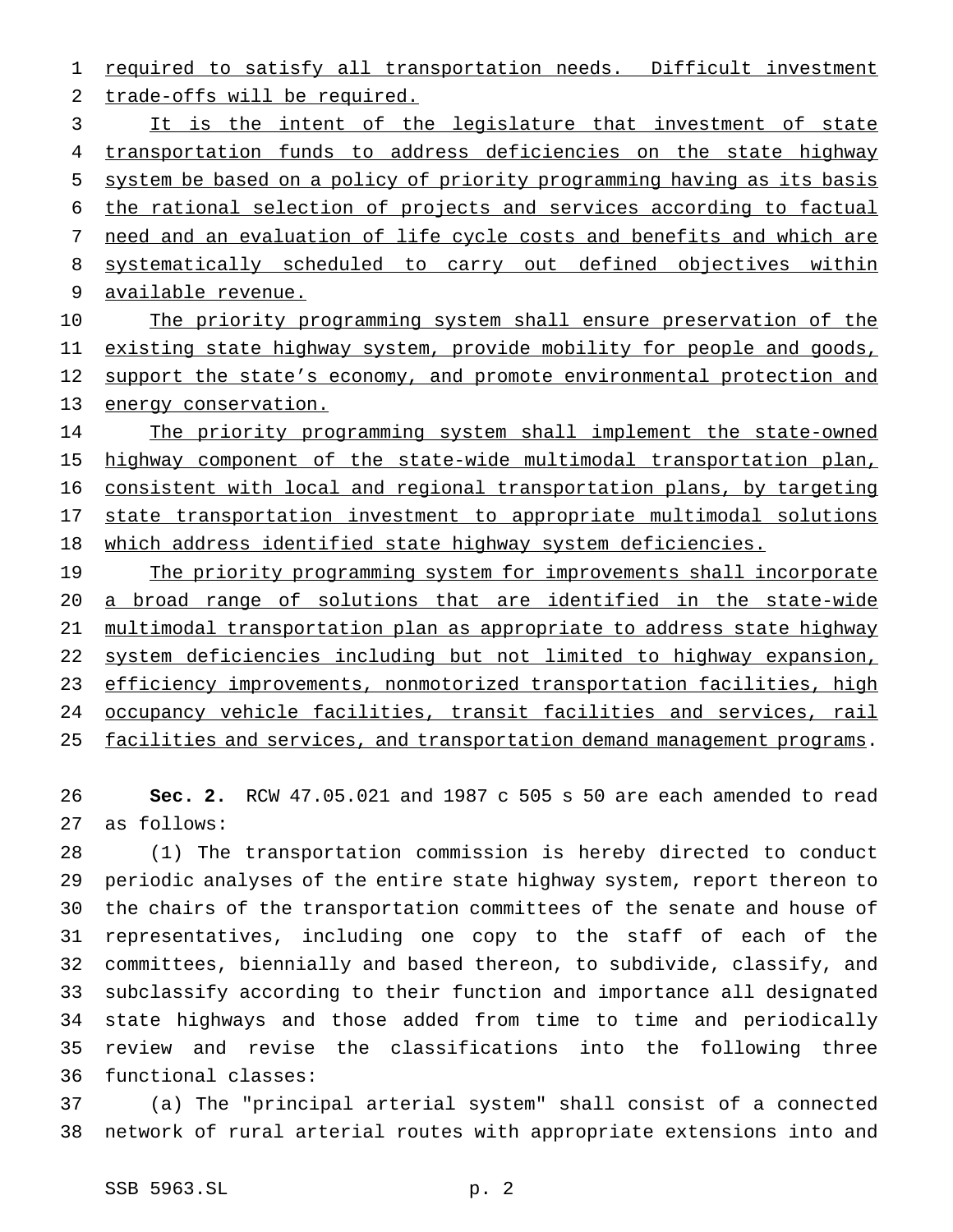through urban areas, including all routes designated as part of the interstate system, which serve corridor movements having travel characteristics indicative of substantial state-wide and interstate travel;

 (b) The "minor arterial system" shall, in conjunction with the principal arterial system, form a rural network of arterial routes linking cities and other activity centers which generate long distance travel, and, with appropriate extensions into and through urban areas, form an integrated network providing interstate and interregional service; and

 (c) The "collector system" shall consist of routes which primarily serve the more important intercounty, intracounty, and intraurban travel corridors, collect traffic from the system of local access roads and convey it to the arterial system, and on which, regardless of traffic volume, the predominant travel distances are shorter than on arterial routes.

17 (2) ((Those state highways which perform no arterial or collector 18 function, which serve only local access functions, and which lack essential state highway characteristics shall be designated "local 20 access" highways.

 $(3)$ )) In making the functional classification the transportation commission shall adopt and give consideration to criteria consistent with this section and federal regulations relating to the functional classification of highways, including but not limited to the following: (a) Urban population centers within and without the state 26 stratified and ranked according to size;

 (b) Important traffic generating economic activities, including but not limited to recreation, agriculture, government, business, and industry;

 (c) Feasibility of the route, including availability of alternate routes within and without the state;

 (d) Directness of travel and distance between points of economic importance;

(e) Length of trips;

(f) Character and volume of traffic;

 (g) Preferential consideration for multiple service which shall include public transportation;

 (h) Reasonable spacing depending upon population density; and (i) System continuity.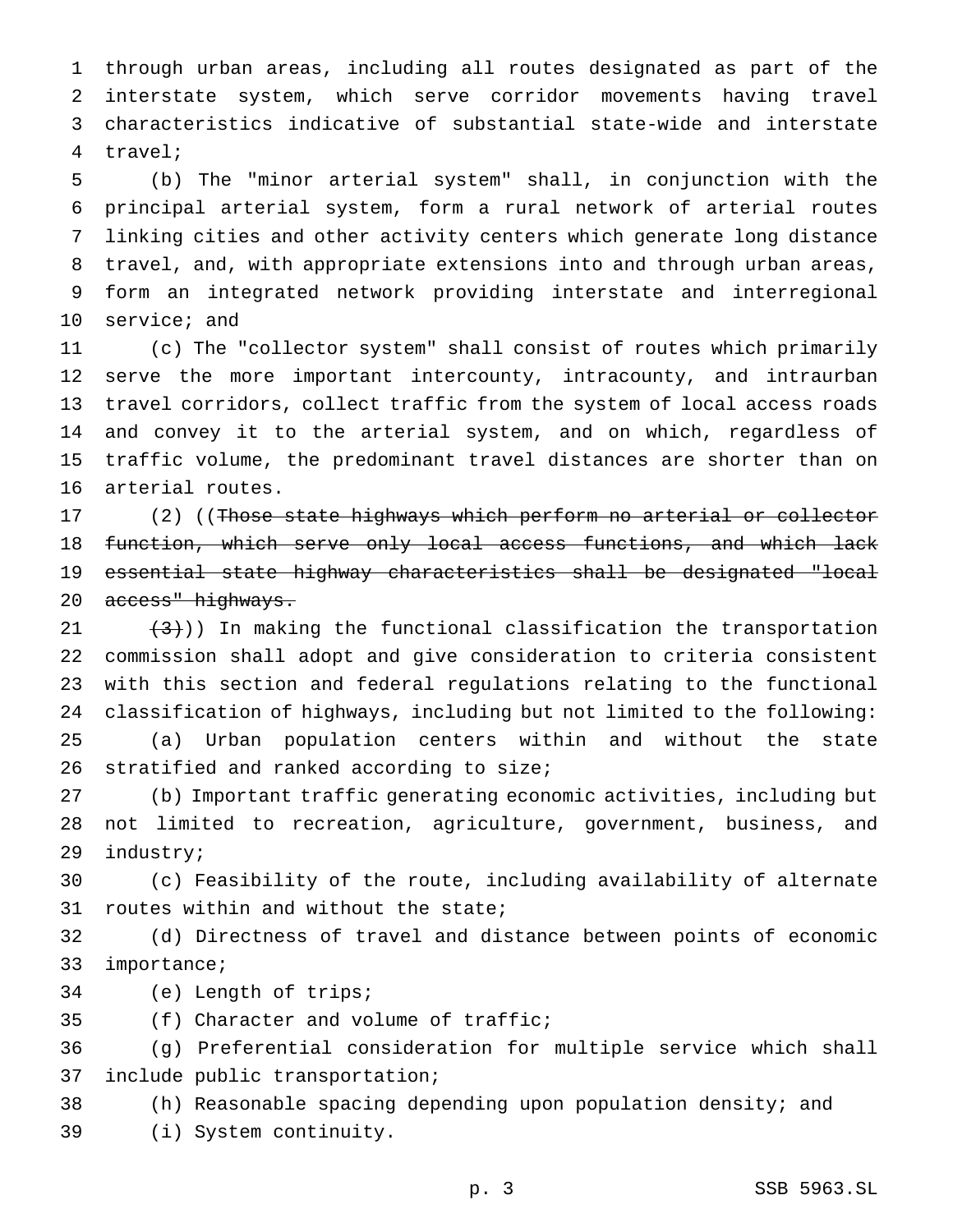(3) The transportation commission shall designate a system of state highways that have state-wide significance. This state-wide system 3 shall include interstate highways and other state-wide principal arterials that are needed to connect major communities across the state and support the state's economy.

6 (4) The transportation commission shall designate a freight and 7 goods transportation system. This state-wide system shall include 8 state highways, county roads, and city streets. The commission, in 9 cooperation with cities and counties, shall review and make 10 recommendations to the legislature regarding policies governing weight 11 restrictions and road closures which affect the transportation of 12 freight and goods. The first report is due by December 15, 1993, and 13 biennially thereafter.

14 **Sec. 3.** RCW 47.05.030 and 1987 c 179 s 2 are each amended to read 15 as follows:

16 The transportation commission shall adopt ((and periodically 17 revise, after consultation with the legislative transportation 18 committee,)) a comprehensive six-year ((program and financial plan for 19 highway improvements specifying program objectives for each of the 20 highway categories, "A," "B," "C," and "H," defined in this section, 21 and within the framework of estimated funds for such period. The 22 program and plan shall be based upon the improvement needs for state 23 highways as determined by the department from time to time.

24 With such reasonable deviations as may be required to effectively 25 utilize the estimated funds and to adjust to unanticipated delays in 26 programmed projects, the commission shall allocate the estimated funds 27 among the following described categories of highway improvements, so as 28 to carry out the commission's program objectives:

29 (1) Category A shall consist of those improvements necessary to sustain the structural, safety, and operational integrity of the existing state highway system (other than improvements to the interstate system to be funded with federal aid at the regular interstate rate under federal law and regulations, and improvements designated in subsections (2) through (4) of this section).

35 (2) Category B shall consist of improvements for the continued 36 development of the interstate system to be funded with federal aid at 37 the regular interstate rate under federal law and regulations.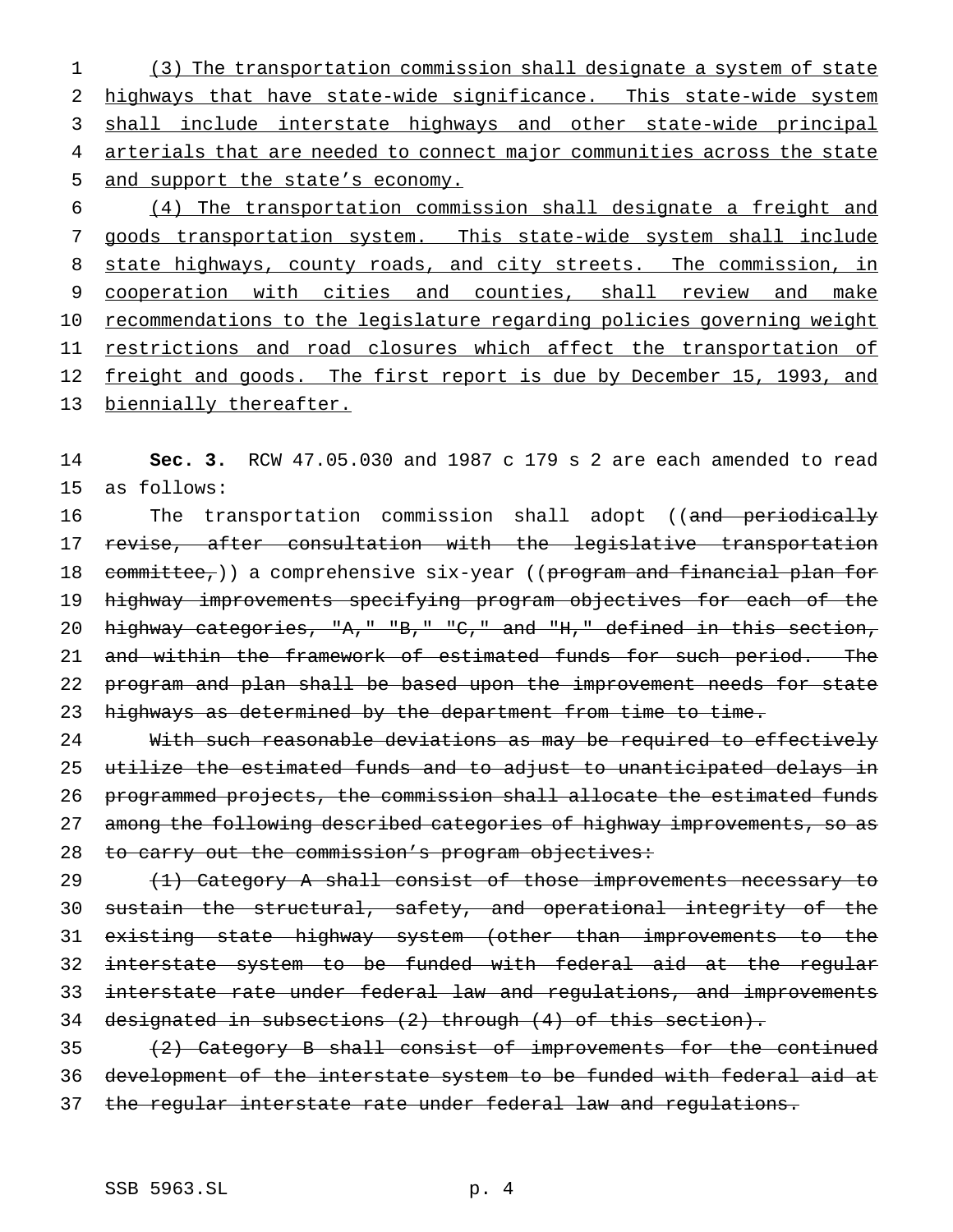(3) Category C shall consist of the development of major transportation improvements (other than improvements to the interstate system to be funded with federal aid at the regular interstate rate under federal law and regulations) including designated but unconstructed highways which are vital to the state-wide transportation 6 network.

7 (4) Category H shall consist of those improvements necessary to 8 sustain the structural and operational integrity of existing bridges on 9 the highway system (other than bridges on the interstate system or 10 bridge work included in another category because of its association 11 with a highway project in such category).

12 Projects which are financed one hundred percent by federal funds or 13 other agency funds shall, if the commission determines that such work 14 will improve the state highway system, be managed separately from the 15 above categories)) investment program specifying program objectives 16 and performance measures for the preservation and improvement programs 17 defined in this section. In the specification of investment program 18 objectives and performance measures, the transportation commission, in 19 consultation with the Washington state department of transportation, 20 shall define and adopt standards for effective programming and 21 prioritization practices including a needs analysis process. The needs 22 analysis process shall ensure the identification of problems and 23 deficiencies, the evaluation of alternative solutions and trade-offs, 24 and estimations of the costs and benefits of prospective projects. The 25 investment program shall be revised biennially, effective on July 1st 26 of odd-numbered years. The investment program shall be based upon the 27 needs identified in the state-owned highway component of the state-wide 28 multimodal transportation plan as defined in RCW 47.01.071(3).

29 (1) The preservation program shall consist of those investments 30 necessary to preserve the existing state highway system and to restore 31 existing safety features, giving consideration to lowest life cycle 32 costing. The comprehensive six-year investment program for 33 preservation shall identify projects for two years and an investment 34 plan for the remaining four years.

 (2) The improvement program shall consist of investments needed to address identified deficiencies on the state highway system to improve 37 mobility, safety, support for the economy, and protection of the environment. The six-year investment program for improvements shall identify projects for two years and major deficiencies proposed to be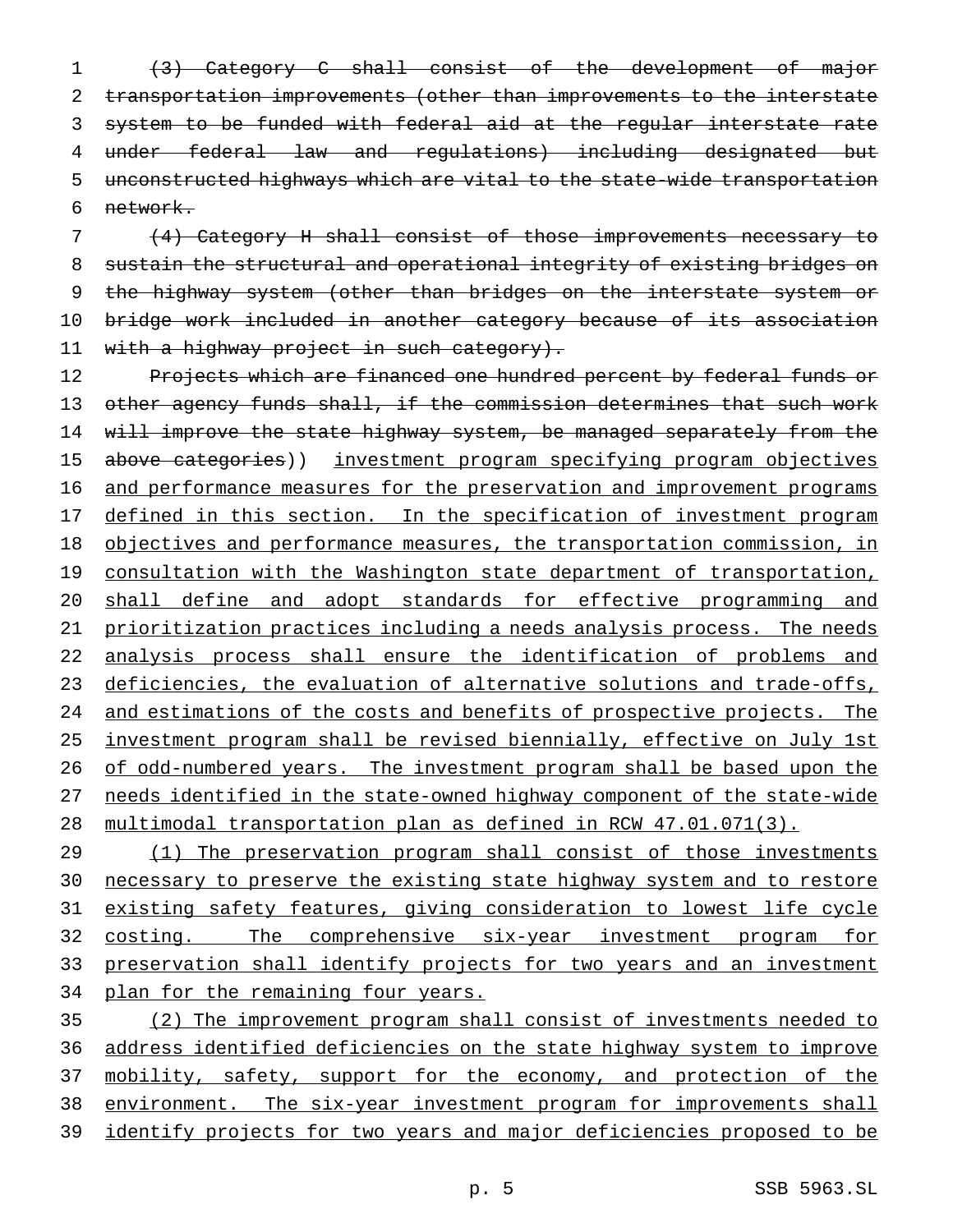1 addressed in the six-year period giving consideration to relative 2 benefits and life cycle costing.

3 The transportation commission shall approve and present the 4 comprehensive six-year investment program to the legislature in support

5 of the biennial budget request under RCW 44.40.070 and 44.40.080.

6 **Sec. 4.** RCW 47.05.035 and 1987 c 179 s 3 are each amended to read 7 as follows:

8  $($   $($   $($   $+1)$  The transportation commission, in preparing the comprehensive 9 six-year program and financial plan for highway improvements, shall 10 <del>allocate the estimated funds among categories A, B, C, and H</del>)) In 11 developing program objectives and performance measures, the 12 transportation commission shall evaluate investment trade-offs between 13 the preservation and improvement programs. In making these investment 14 trade-offs, the commission shall evaluate, using cost-benefit 15 techniques, roadway and bridge maintenance activities as compared to 16 roadway and bridge preservation program activities and adjust those 17 programs accordingly.

18 The commission shall allocate the estimated revenue between 19 preservation and improvement programs giving primary consideration to 20 the following factors:

21  $((+a))$   $(1)$  The relative needs in each of the ((categories of 22 improvements)) programs and the system performance levels that can be 23 achieved by meeting these needs;

24  $((+b))$   $(2)$  The need to provide adequate funding for ((category A 25 improvements)) preservation to protect the state's investment in its 26 existing highway system;

27  $((+e))$   $(3)$  The continuity of future ((highway)) transportation 28 development ((of all categories of improvements)) with those 29 improvements previously programmed; and

30  $((\{d\}) \ (4)$  The availability of  $((spectral categories of federal))$ 31 dedicated funds for a specific type of work.

32  $((2)$  The commission in preparing the comprehensive six-year 33 program and financial plan shall establish program objectives for each 34 of the highway categories,  $A$ ,  $B$ ,  $C$ , and  $H$ .))

35 **Sec. 5.** RCW 47.05.051 and 1987 c 179 s 5 are each amended to read 36 as follows: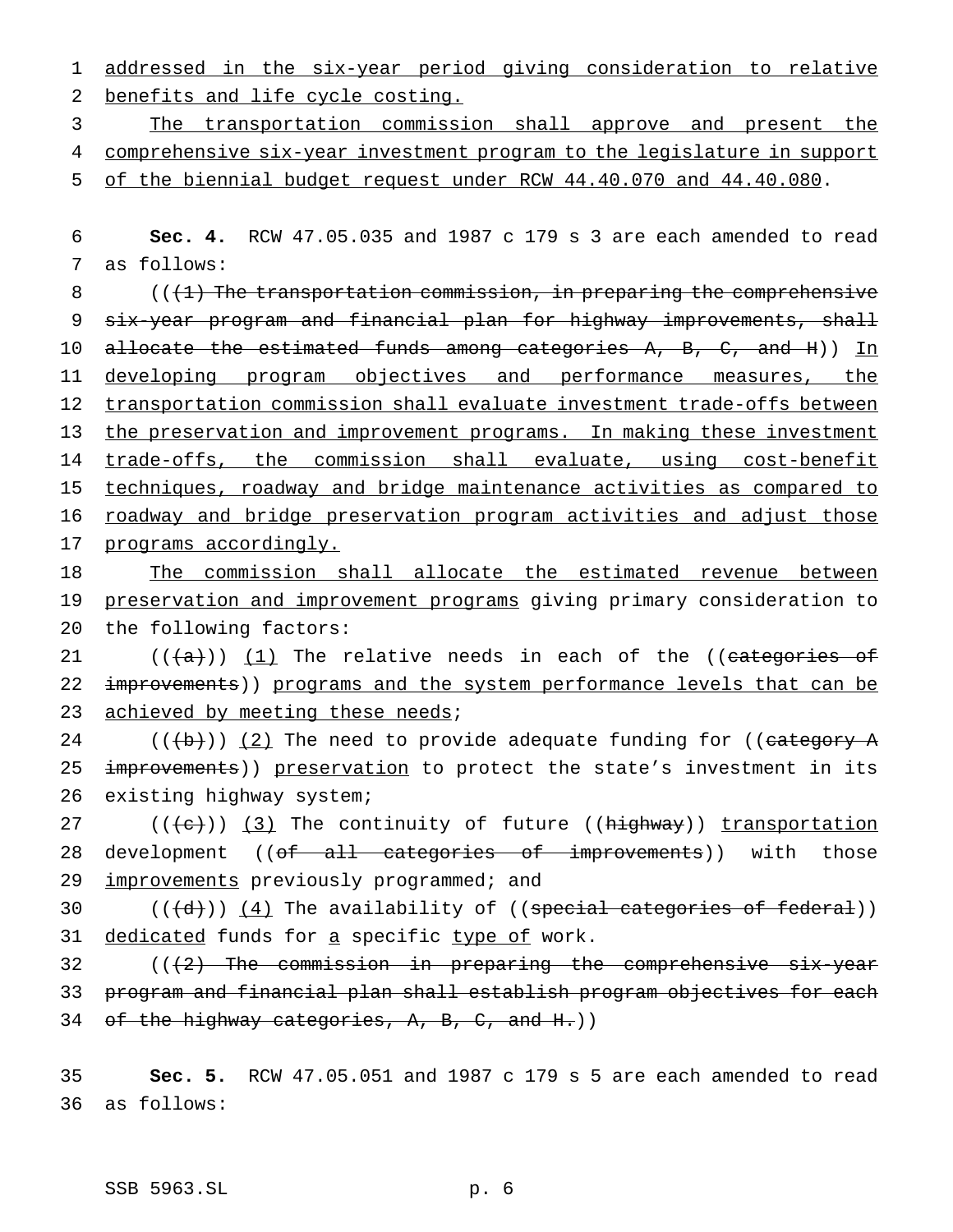$((+1))$  The comprehensive six-year <u>investment</u> program ((and financial plan for each category of highway improvements)) shall be 3 based upon ((a)) the needs identified in the state-owned highway component of the state-wide multimodal transportation plan as defined 5 in RCW 47.01.071(3) and priority selection ((system within the program objectives established for each category. The commission using the criteria set forth in RCW 47.05.030, as now or hereafter amended, shall 8 determine the category of each highway improvement.

9 (2) Selection of specific category A and H projects for the six-10 year)) systems that incorporate the following criteria:

11 (1) Priority programming for the preservation program shall take 12 into account the ((criteria set forth in subsection (4) of this 13 section.

14 (3) Selection of specific category B projects for the six-year 15 program shall be based on commission established priorities for 16 completion and preservation of the interstate system.

17 (4) In selecting each category A and H project as provided in 18 subsection (2) of this section, the following criteria ()) following, 19 not necessarily in order of importance((<del>) shall be taken into</del> 20 consideration:

21  $(a)$  Its)):

22 (a) Extending the service life of the existing highway system;

23 (b) Ensuring the structural ability to carry loads imposed upon 24  $((i<sub>t</sub>))$  highways and bridges;

25 (((b) Its capacity to move traffic at reasonable speeds without 26 undue congestion;

27  $(e)$  Its adequacy of alignment and related geometrics;

28 (d) Its accident experience; and

29 (e) Its fatal accident experience.

30  $(5)$ ) and

31 (c) Minimizing life cycle costs. The transportation commission in 32 carrying out the provisions of this section may delegate to the 33 department of transportation the authority to select ((category A, B, 34 and H improvements)) preservation projects to be included in the six-35 year program.

36 (((6) Selection of specific category C projects for the six-year 37 program shall be based on the priority of each highway section proposed 38 to be improved in relation to other highway sections within the state 39 with full regard to the structural, geometric, safety, and operational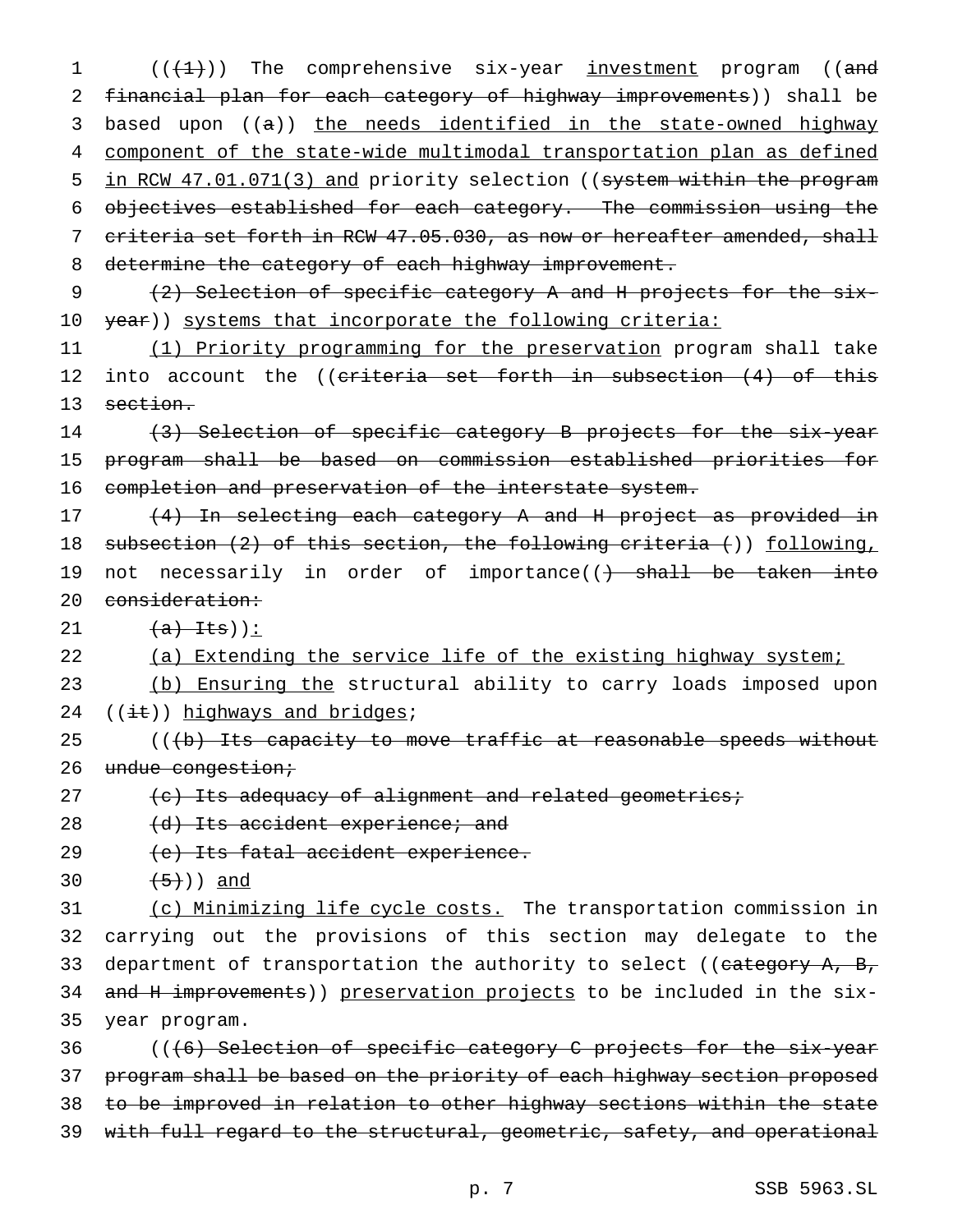| 1  | adequacy of the existing highway section taking into account the                                 |
|----|--------------------------------------------------------------------------------------------------|
| 2  | following:                                                                                       |
| 3  | (a))) (2) Priority programming for the improvement program shall                                 |
| 4  | take into account the following:                                                                 |
| 5  | (a) Support for the state's economy, including job creation and job                              |
| 6  | preservation;                                                                                    |
| 7  | (b) The cost-effective movement of people and goods;                                             |
| 8  | (c) Accident and accident risk reduction;                                                        |
| 9  | (d) Protection of the state's natural environment;                                               |
| 10 | $(e)$ Continuity (( $\Theta$ )) and systematic development of the highway                        |
| 11 | transportation network;                                                                          |
| 12 | (((b) Coordination with the development of other modes of                                        |
| 13 | transportation;                                                                                  |
| 14 | (c) The stated long range goals of the local area and its                                        |
| 15 | transportation plan;                                                                             |
| 16 | $(d)$ Its potential social, economic, and environmental impacts)) (f)                            |
| 17 | Consistency with local comprehensive plans developed under chapter                               |
| 18 | 36.70A RCW;                                                                                      |
| 19 | (g) Consistency with regional transportation plans developed under                               |
| 20 | chapter 47.80 RCW;                                                                               |
| 21 | $((e+))$ (h) Public views concerning proposed improvements;                                      |
| 22 | $((+f+))$ (i) The conservation of energy resources ((and the capacity                            |
| 23 | of the transportation corridor to move people and goods safely and at                            |
| 24 | reasonable speeds)); ((and                                                                       |
| 25 | $\left(\frac{1}{9}\right)$ ) (j) Feasibility of financing the full proposed improvement <u>;</u> |
| 26 | (k) Commitments established in previous legislative sessions;                                    |
| 27 | (1) Relative costs and benefits of candidate programs;                                           |
| 28 | Major projects addressing capacity deficiencies which<br>(m)                                     |
| 29 | prioritize allowing for preliminary engineering shall be reprioritized                           |
| 30 | during the succeeding biennium, based upon updated project data.                                 |
| 31 | Reprioritized projects may be delayed or canceled by the transportation                          |
| 32 | commission if higher priority projects are awaiting funding; and                                 |
| 33 | Major project approvals which significantly increase a<br>(n)                                    |
| 34 | project's scope or cost from original prioritization estimates shall                             |
| 35 | include a review of the project's estimated revised priority rank and                            |
| 36 | the level of funding provided. Projects may be delayed or canceled by                            |
| 37 | the transportation commission if higher priority projects are awaiting                           |
| 38 | funding.                                                                                         |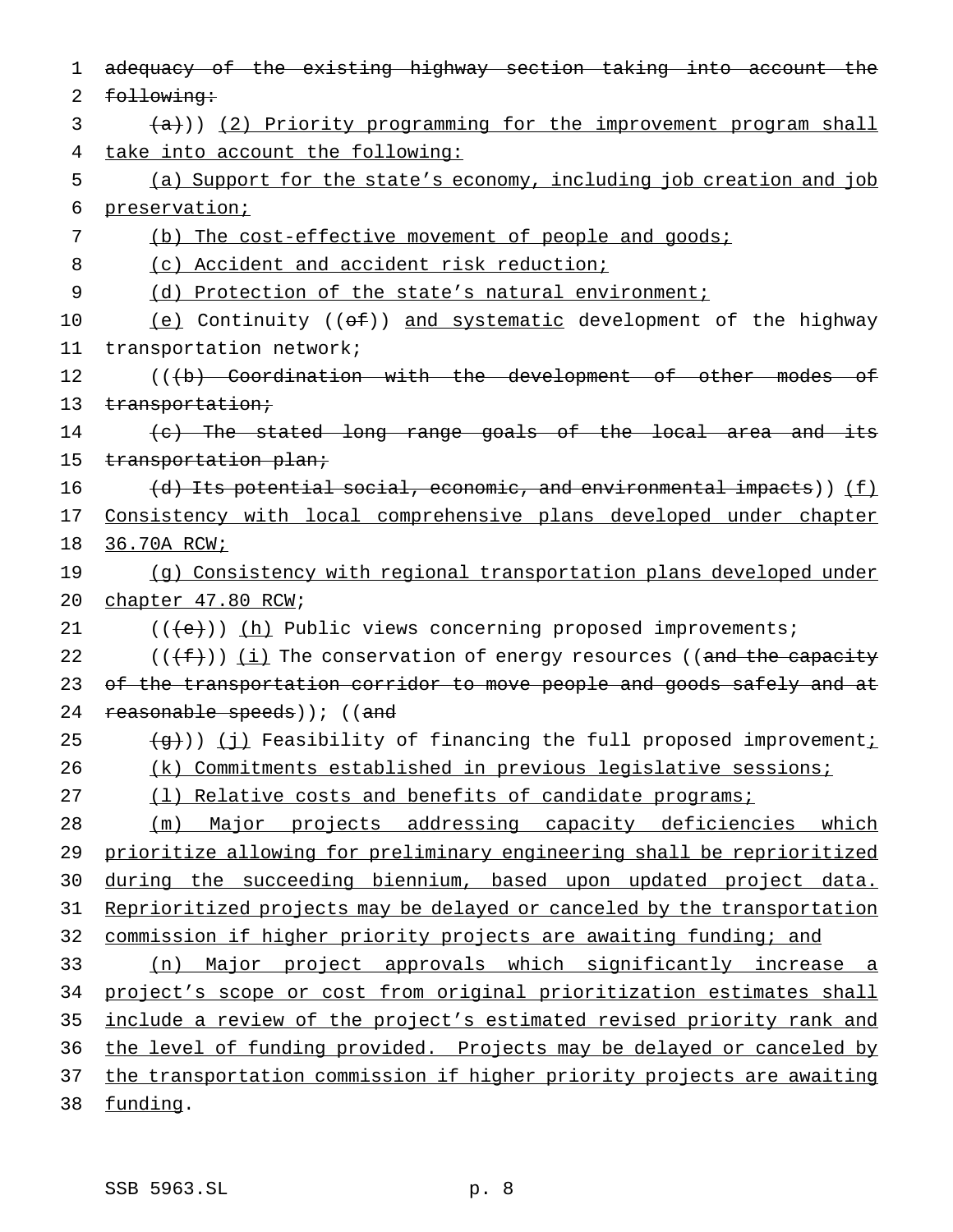1 (((7)) (3) The commission ((in selecting any project for 2 improvement in categories A, B, C, or H)) may depart from the priority ((of projects so)) programming established under subsections (1) and 4 (2) of this section: (a) To the extent that otherwise funds cannot be 5 utilized feasibly within the program( $(\tau)$ )  $\leq$  (b) as may be required by a court judgment, legally binding agreement, or state and federal laws 7 and regulations( $(\tau)$ ): (c) as may be required to coordinate with 8 federal, local, or other state agency construction projects( $(\tau)$ )  $i$  (d) to take advantage of some substantial financial benefit that may be 10 available( $(\tau)$ )  $\leq$  (e) for continuity of route development( $(\tau)$ )  $\leq$  or (f) because of changed financial or physical conditions of an unforeseen or 12 emergent nature. The commission or secretary of transportation shall maintain in its files information sufficient to show the extent to 14 which the commission has departed from the established priority ((of 15 projects.

 (8) The comprehensive six-year program and financial plan for highway improvements shall be revised biennially pursuant to RCW 18 47.05.040 as now or hereafter amended. The adopted program and plan 19 shall be extended for an additional two years, to six years in the 20 future, effective on July 1st of each odd-numbered year)).

 NEW SECTION. **Sec. 6.** A new section is added to chapter 47.05 RCW to read as follows:

 The provisions of chapter ..., Laws of 1993 (this act) modifying procedures for priority programming for highway development as set forth in chapter 47.05 RCW, first apply to the comprehensive six-year state highway investment program for the periods 1995 to 2001. For the transition biennium ending June 30, 1995, the commission may deviate from the modified procedures prescribed by chapter ..., Laws of 1993 (this act).

 NEW SECTION. **Sec. 7.** The following acts or parts of acts are each repealed: (1) RCW 47.05.040 and 1987 c 179 s 4, 1979 ex.s. c 122 s 4, 1977 ex.s. c 235 s 15, 1975 1st ex.s. c 143 s 3, 1973 2nd ex.s. c 12 s 5, 1969 ex.s. c 39 s 4, & 1963 c 173 s 4; (2) RCW 47.05.055 and 1979 ex.s. c 122s6& 1975 1st ex.s. c 143 s 6;